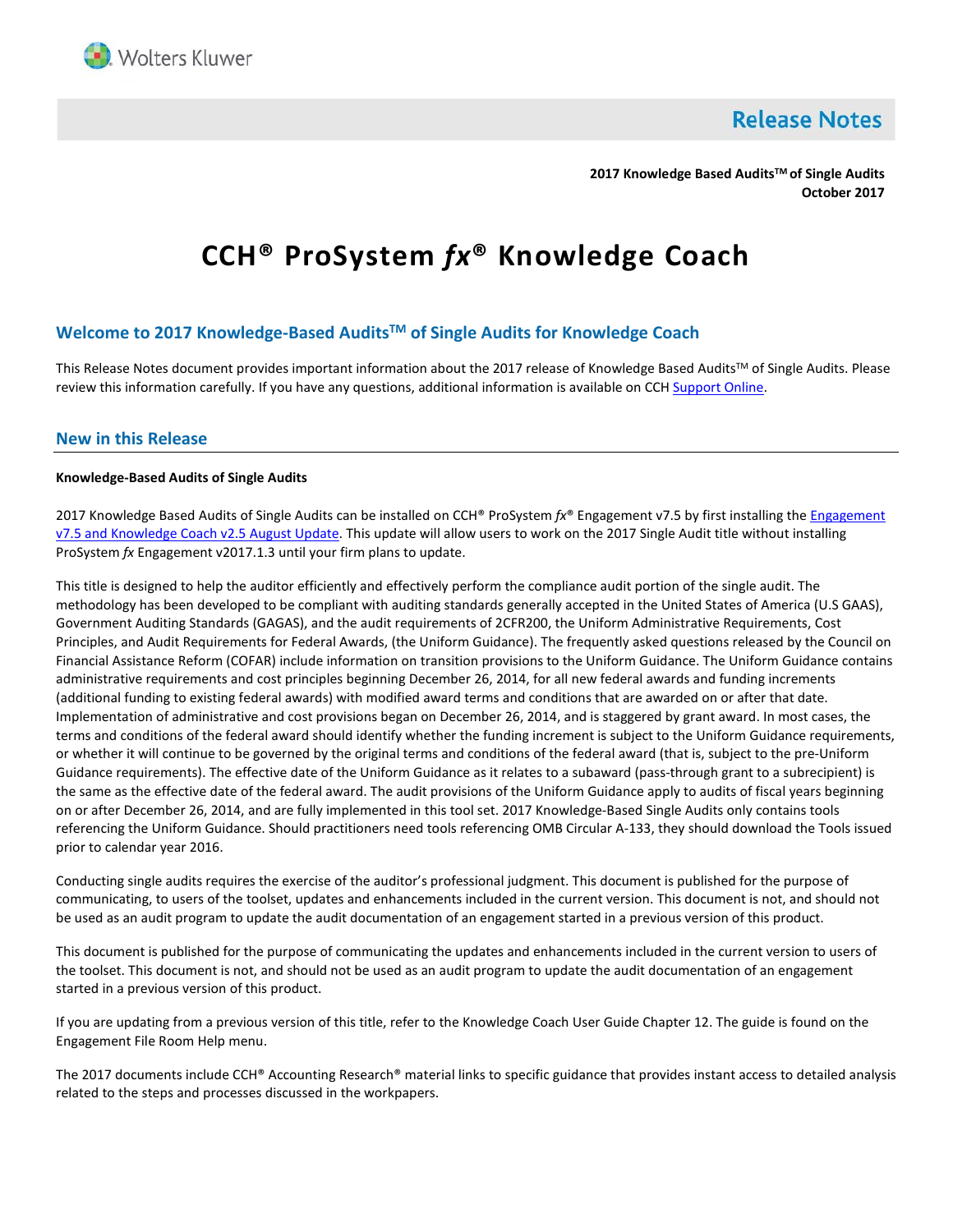## **2017 Edition of Knowledge-Based Audits of Single Audits**

This edition features numerous enhancements, including:

- Adding a new column and wording to header in Major Program table of KBA-101S. This will allow the user to type a shortened name in the first column and type the whole name and/or description in the 2nd column. This will help to decrease the amount of workpapers associated with a major program that will need to be renamed when inserted into Engagement due to the character limit of workpaper names.
- Removing and adding columns to KBA-104S, Evaluation of Internal Control Deficiencies Table. These new columns make it easier to evaluate and classify control deficiencies.
- Adding table, "Communication of Internal Control Deficiencies" in KBA-104S. This table is added to document the auditor's communication of internal control deficiencies to those charged with governance and management. If a deficiency in table 1 is a material weakness, significant deficiency, or a deficiency in internal control it will flow in this new table.
- Reorganizing and rewording columns in Relevant Principles and Points of Focus table of KBA-401S and moving the column to describe the control deficiency to the end for better documentation flow. If you select "No" in the following columns your control deficiency documented in the last column will flow to the conclusion section:
	- Are the Relevant Principles or Points of Focus Present
	- Are the Identified Controls Effectively Designed and Implemented
	- Do Compensating Controls Adequately Reduce the Risks of Material Misstatements
	- Are the Relevant Principles Functioning for this Component of Internal Control
- In KBA-401S adding an "N/A" option to the "Are the Relevant Principles or Points of Focus Present?" column to the "Points of Focus" rows ONLY. The user could document the points of focus as not applicable and the user will not respond to any other columns for that particular row as the diagnostics will clear. The user should focus on the functioning of the relevant principles as not all of the points of focus are required or applicable.
- Reorganizing and rewording columns in the "Control Objective" table of KBA-40XS series and moving the column to describe the control deficiency near the end for better documentation flow.
	- If you select "No" in the following columns, your control deficiency documented will flow to the conclusion section:
		- Are Controls Designed Effectively
		- Are Key Controls Implemented
		- Do Compensating Controls Adequately Reduce the Risks of Noncompliance Created by the Deficiency
		- Are Control Activities Functioning
	- Also, if you select "Partially" in column, Are Controls Designed Effectively, the control deficiency documented will flow to the conclusion section.
- Removing user options in the "System Change Controls" column of the "Less Complex IT Structure" table in AID-401S.
- Reorganizing and rewording columns in the "More Complex IT Structure" table of AID-401S and moving the column to describe the control deficiency to the end for better documentation flow. If you select "No" in the following columns your control deficiency documented in the last column will flow to the conclusion section:
	- Are Control Activities Present
	- Effectively Designed and Implemented
	- Do Compensating Controls, If Any, Adequately Reduce the Risks of Material Noncompliance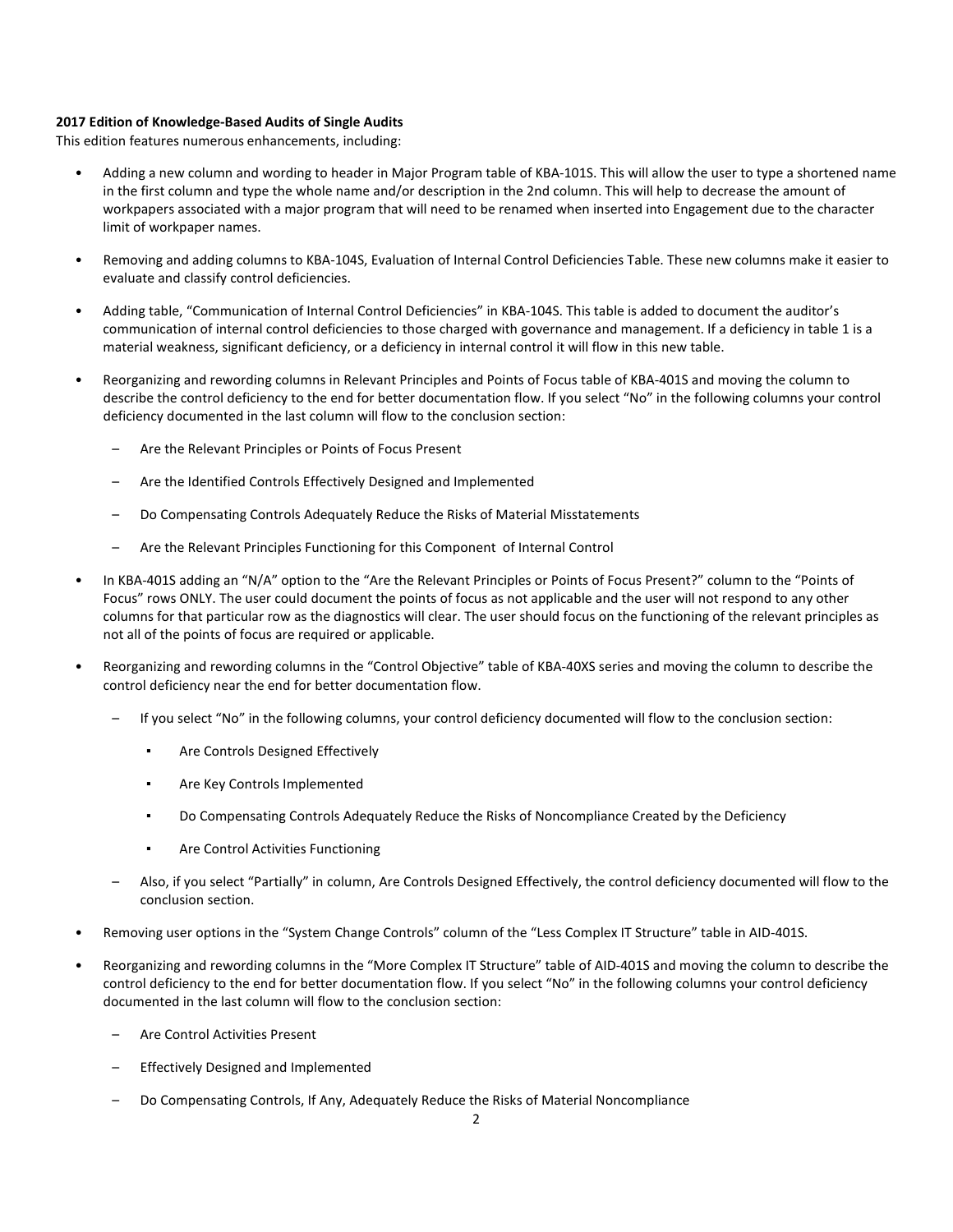- Are Controls Functioning
- Adding the functionality to allow users to insert custom rows anywhere in the subprocess table in KBA-40XS series.
- Removing flow in AID-601 on steps 9, 10, and 11 that flow to KBA-102S. Flow will remain on other steps in this workpaper.
- Adding "Planned response must incorporate an element of unpredictability in designing further audit procedures (describe)" to "Management Override of Internal Controls" Financial Statement Level Risk in the Planned Overall Response column of KBA-502S. This can be edited in the risk pane but remember to document the planned overall response in the risk pane as well.
- Many new and updated Tailoring Questions and procedural steps in AID-903S to more closely align with the AICPA's Guide to Government Auditing Standards and Single Audits.
- Adding new KCO-003 Answer Effects for the Engagement-Level Tailoring Questions Workpaper that will show all answer effects of each tailoring question in AUD-100S.
- Adding two new columns in AID-201S, Section I: Nature of Nonattest Services Provided table for user to document the firm and client personnel overseeing the nonattest services.
- Adding new RPT-0904AS Report on Compliance for Each Major Federal Program and Report on Internal Control over Compliance in Accordance with the Uniform Guidance (Unmodified Opinion on Compliance for Each Major Federal Program; Material Weakness in Internal Control over Compliance Identified, No Significant Deficiencies in Internal Control over Compliance Identified)

## [Click here](http://support.cch.com/updates/KnowledgeCoach/pdf/guides_tab/2017%20Single%20Audit%20Title%20Overview%20for%20Knowledge%20Coach%20Users.pdf) for the 2017 Single Audit Title Overview for Knowledge Coach Users.

In addition, forms and practice aids throughout have been updated to include new examples and tips, and where applicable, to take into account:

#### **New literature, standards, and developments, reflected in the following current audit and accounting guidance:**

- Statement on Auditing Standards (SAS) No. 132, The Auditor's Consideration of an Entity's Ability to Continue as a Going Concern;
- Government Auditing Standards;
- AICPA Code of Professional Conduct (Code); ET Section 1.295, Nonattest Services;
- 2017 OMB Compliance Supplement;
- 2CFR200, the Uniform Administrative Requirements, Cost Principles, and Audit Requirements for Federal Awards, (the Uniform Guidance);
- AU-C Section 935, Compliance Audits;
- Committee of Sponsoring Organizations (COSO) 2013 update to Internal Control —Integrated Framework
- Government Auditing Standards, December 2011 Revision (Yellow Book).

#### **Important Notes:**

- Make sure to save changes to workpapers before closing the workpaper or the binder to ensure data is correctly updated.
- If your Current Editor Knowledge Coach Microsoft® Word workpapers become read-only or crash, please do the following:
	- Keep the binder with the affected workpapers open.
	- Highlight the workpaper in the binder window and go to **Tools > Save Knowledge Coach Answers**.

#### **System Requirements**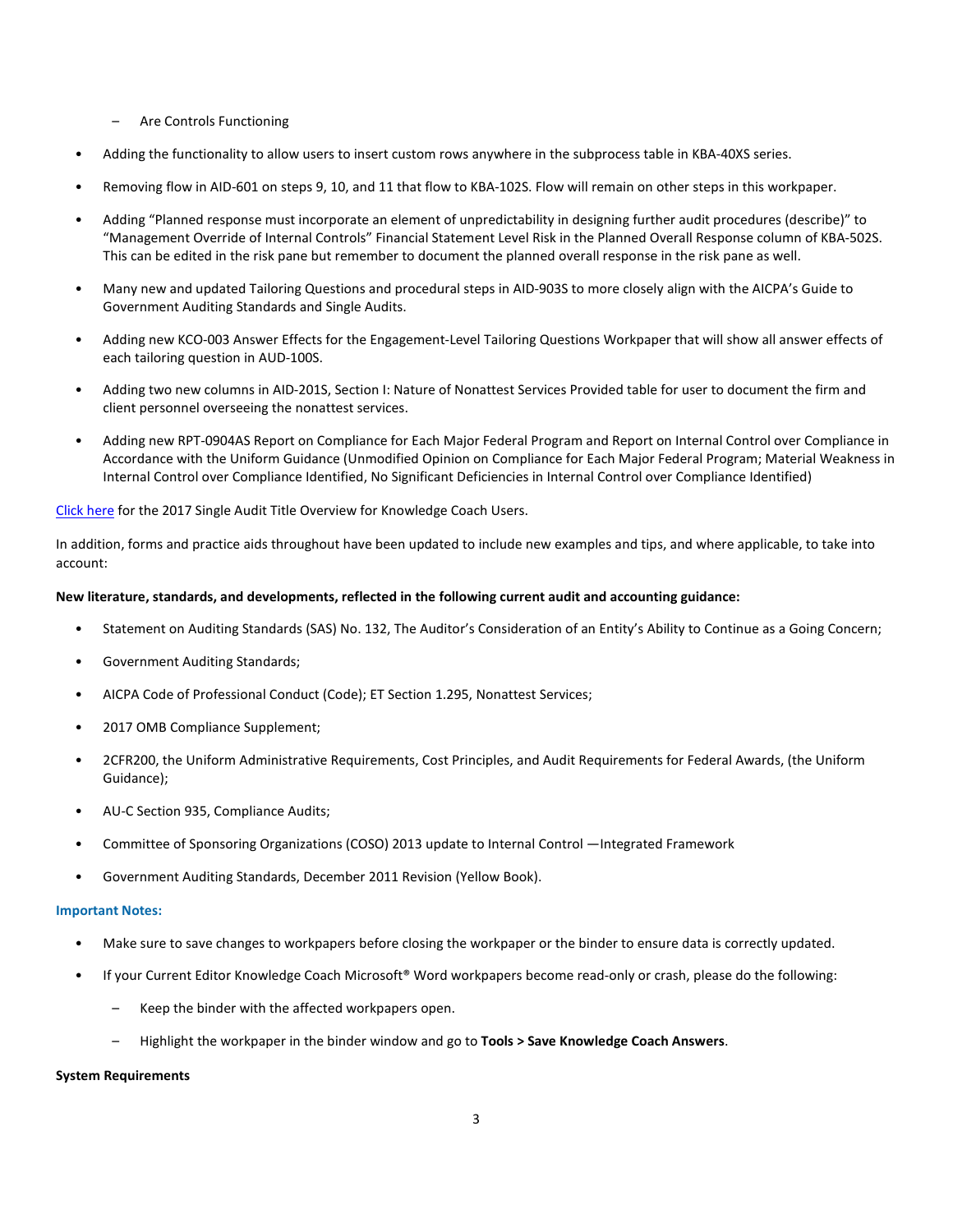- This title requires the 2017 Compliance Base Title. The 2017 Compliance Base title MUST be installed with one of the following versions of CCH® ProSystem *fx* ® Engagement and Knowledge Coach.
	- Engagement v7.5.100.1223 and Knowledge Coach v2.5.100.1224 available through the ProSystem *fx* Engagement v7.5 and Knowledge Coach v2.5 August Update. To identify what version you are running, please go to the **Help > About** window within the application.
	- Engagement and Knowledge Coach v2017.1.3 or later.
- A minimum of 4GB of RAM is required for optimal performance when opening and navigating through Knowledge Coach workpapers.

#### **License Requirements**

This title requires the Knowledge-Based Audits of Single Audits Title license. Any user that does not have a license for this title will not be able to use Knowledge Coach functionality in workpapers.

For more information on how to update your licensing, vie[w How do I add or update CCH ProSystem fx Engagement Licenses?](https://support.cch.com/kb/solution.aspx/sw3937) on our website.

For more information on how to assign licenses, view [How do I assign Engagement Licenses?](https://support.cch.com/kb/solution.aspx/sw3943) on our website.

# **Download Instructions**

If you are planning to use this title on Engagement v7.5 and Knowledge Coach v2.5, ensure you apply ProSystem *fx* Engagement v7.5 and Knowledge Coach v2.5 August Update to all machines including Admin servers and terminal servers before installing the title. Review the August Update [release notes](https://support.cch.com/updates/Engagement/patch75/Engagement%20and%20KC%20August%202017%20Update%20Release%20Notes.pdf) for more information on deployment.

To download this title:

- 1. Navigate to the [Knowledge Coach Updates](http://support.cch.com/updates/KnowledgeCoach) section of the Engagement Support Website.
- 2. Select the Knowledge Coach Series. The series are arranged by title type, then industry.
- 3. Click on the Download File link next to the title you wish to download.

**Note**: On some occasions the content package file (.KCP) will download with the extension changed to .ZIP. If this occurs, please change the extension of the downloaded file to KCP using all capital letters.

You must install the 2017 Compliance Base title before installing the 2017 Knowledge Based Single Audit Title.

The Compliance Base title is also available on th[e Knowledge Coach Update Website.](http://support.cch.com/updates/KnowledgeCoach)

The Knowledge Coach Content Package (KCP) download is a proprietary file that must be installed from within Engagement. Save this KCP file to a location on your local drive, and follow the **Installation Instructions** included in the Release Bulletin.

## **Installation Instructions**

Once you have downloaded your Knowledge Coach title, you will need to add it to the list of titles within CCH ProSystem *fx* Engagement. The only additional system requirement is approximately 75MB of disk space to store your Knowledge Coach Program content files. Please refer to the Engagement with Knowledge Coach Release Notes for any other system requirements.

After downloading the 2017 Knowledge Based Single Audit, do the following: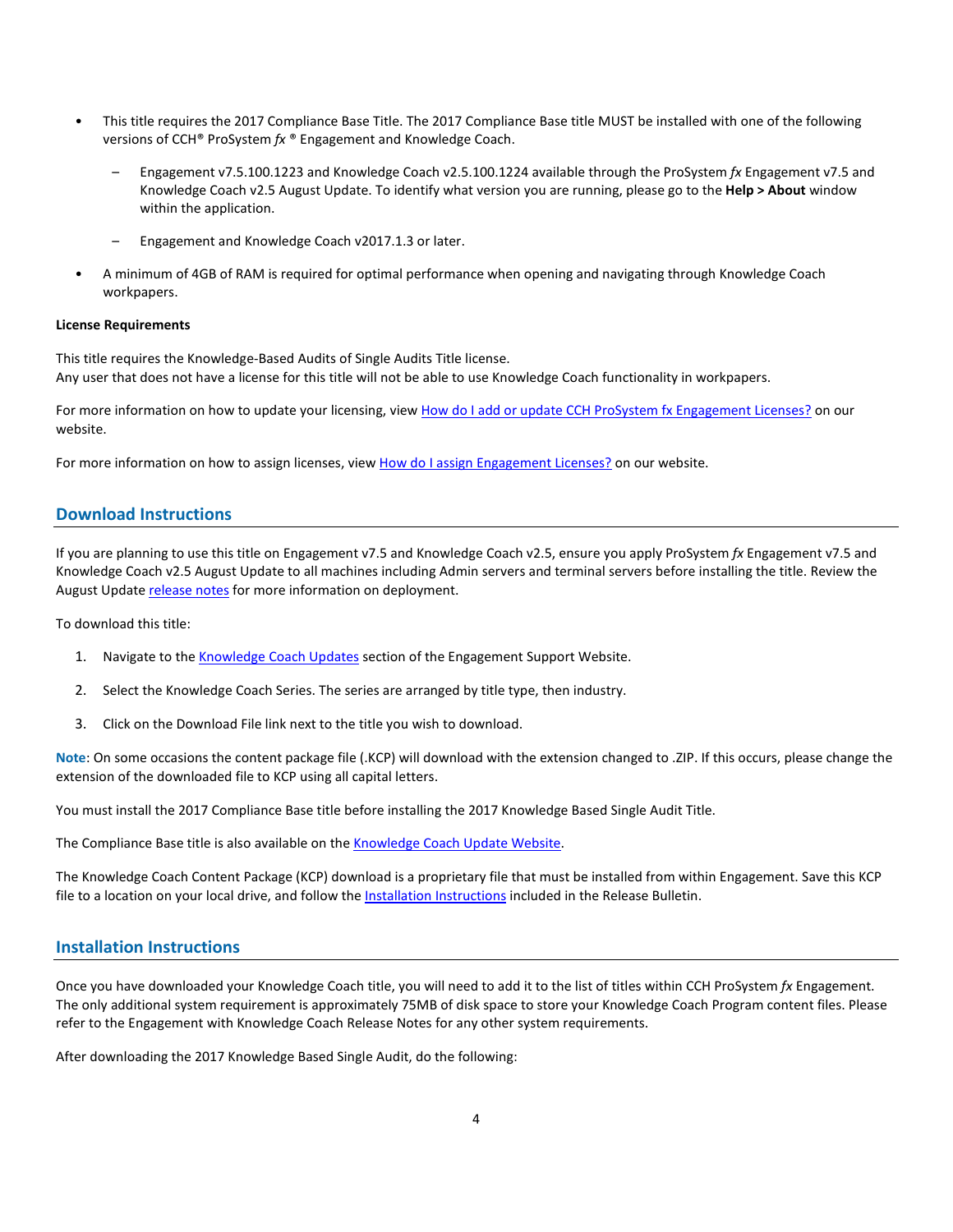- 1. Launch the Engagement Workpaper Management application so that the Local File Room is displayed. Select **Tools > Knowledge Coach Titles**.
- 2. The *Knowledge Coach Titles* window will be displayed.
- 3. Choose **Add Title**.
- 4. Browse to the title package file (\*.KCP) that you previously downloaded from the Knowledge Coach Support Web site.
- 5. Choose **Open**.
- 6. The system will display a progress indicator while the title package is added. You will receive a message that the title has been successfully installed once the process is complete.

To release a title:

- 1. Select one of the Knowledge Coach titles in the list that has been added but is not yet released.
- 2. Choose **Release Title**. The current date and time will be displayed in the Date released column, and the status will change to "Released."

**Note**: In the Engagement Admin module, add and assign a Knowledge Coach module and the applicable Knowledge Coach title license to staff before using the workpapers.

**Important**: Once the 2017 Knowledge-Based Single Audit title has been added and released, they will be automatically deployed to other staff members when they login to the "Office" location, or when they synchronize a binder that contains Knowledge Coach workpapers from this title.

### **Online Permission Key**

Permission key files may be downloaded from ou[r website](https://prosystemfxsupport.tax.cchgroup.com/permkey/download.aspx) or when adding or updating the new licenses within CCH ProSystem *fx* Engagement with Knowledge Coach v7.5 and higher. After updating the license file in the Engagement Admin module, licenses need to be assigned to the staff who will use 2017 Knowledge-Based Single Audit.

If you have not already established a Single Sign-on (SSO) account with Customer Service, we urge you to do so at this time.

## CCH® Accounting Research Manager®

CCH's Accounting Research Manager (ARM) is the most comprehensive, up-to-date and objective online database of financial reporting literature. It includes all authoritative and proposed accounting, auditing, and SEC literature, plus independent, expert-written interpretive guidance.

Available on ARM, the Knowledge-Based Single Audit Guide helps you comply with the most recent professional standards and guidance for the conduct single audits and to integrate the use of practice aids, tools, and other resources with its guidance. This publication supplements and complements the Knowledge-Based documents that are available in Knowledge Coach.

If you subscribe to an ARM library that includes Single Audit content, you can link directly to source material from Resources within Knowledge Coach documents. These links have been updated to refer to the accounting standards under the FASB Accounting Standards Codifications. Also, if you subscribe to the Knowledge-Based Single Audit Guide on ARM, you can take advantage of references to the guide material from within the Knowledge Coach documents.

With Accounting Research Manager, you maximize the efficiency of your research time, while enhancing your results. Learn more about our content, our experts, and how you can request your free trial by visiting the [Accounting Research Manager website.](http://www.accountingresearchmanager.com/) You can also access the Accounting Research Manager Web site by selecting **Engagement > Binder Window > Shortcuts Bar > Guidance tab**.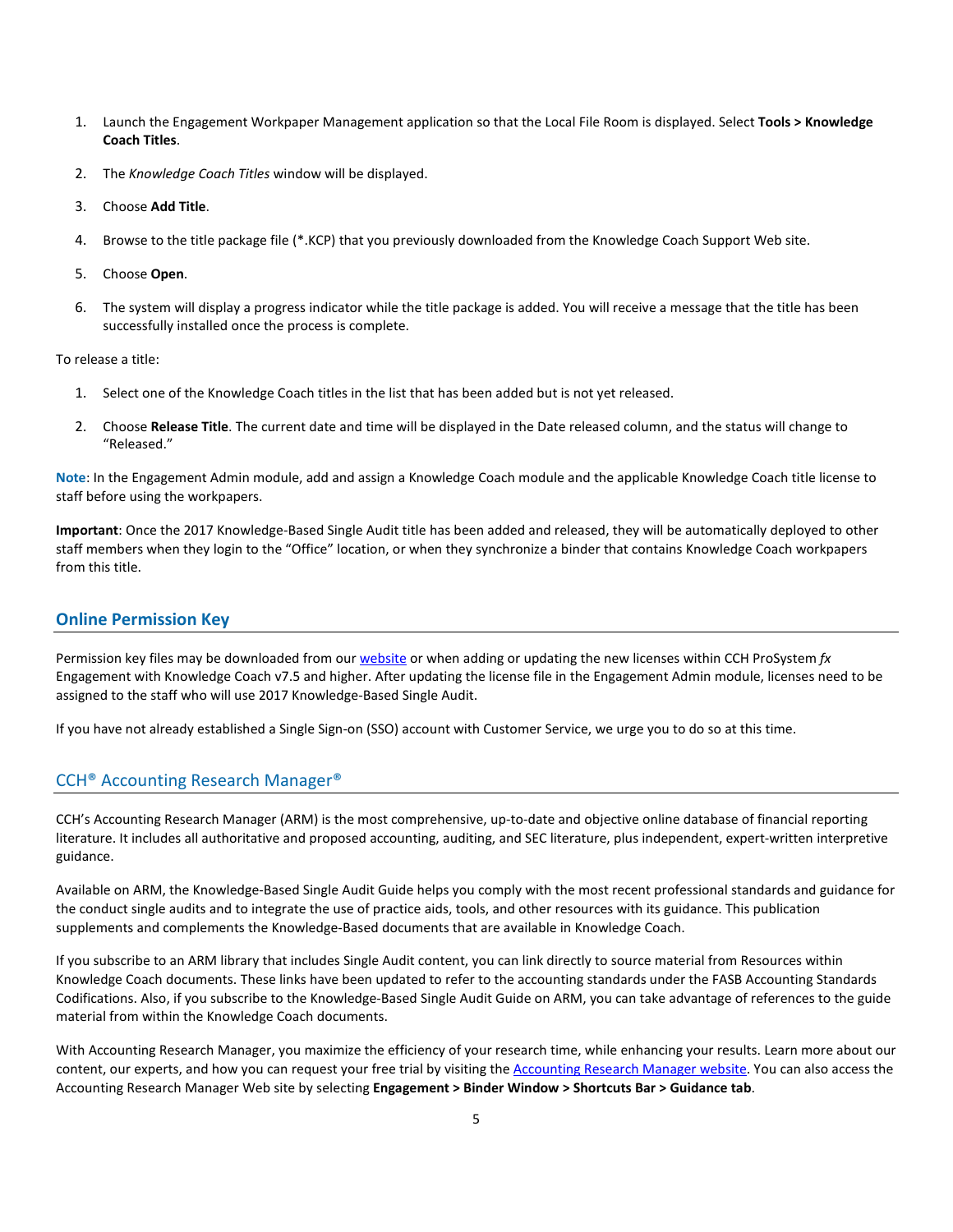# Using Your Knowledge Coach Content

To use your Knowledge Coach Workpaper Templates, do the following:

- 1. Open a binder in Engagement.
- 2. Select the workpaper tab into which you would like to insert the workpaper.
- 3. Select **New Knowledge Coach Workpaper** from the toolbar or File menu.
- 4. The *New Knowledge Coach Workpaper* dialog appears (Figure 1).
- 5. Select the **New Knowledge Coach Title** with the content you would like to use. You can only select titles you have installed. The information displayed changes to reflect the workpaper organization available for the selected title.
- 6. Select the **Knowledge Coach Workpapers** to insert into your binder and click **OK**.
- 7. In the *Selected Workpaper Properties* dialog, each workpaper name is automatically loaded into the Name field. Add a **workpaper index** in the Index field and make any Name modifications you desire. You can also modify the tab location or the roll forward settings for each workpaper.
- 8. Click **OK**. The integrated Knowledge Coach workpaper is now inserted into your engagement binder.

**Note:** For more information on how to use Knowledge Coach workpapers in your binder, see the Knowledge Coach User Guide.

| New Knowledge Coach Workpaper         |                                                                                                                                                                                                                                                                                                                                                                                                                                                                                                                     | $\times$                                                                                                     |
|---------------------------------------|---------------------------------------------------------------------------------------------------------------------------------------------------------------------------------------------------------------------------------------------------------------------------------------------------------------------------------------------------------------------------------------------------------------------------------------------------------------------------------------------------------------------|--------------------------------------------------------------------------------------------------------------|
| Industry title selection              | Workpaper selection                                                                                                                                                                                                                                                                                                                                                                                                                                                                                                 |                                                                                                              |
| $\leftarrow \overline{\mathsf{Q}}$    | ⊺Q<br>Add independent workpapers without foundation workpapers                                                                                                                                                                                                                                                                                                                                                                                                                                                      | .i<br>- 1                                                                                                    |
| 2017 KBA Single Audits<br>$\leq$<br>⋗ | 000-Resources<br>L.<br>国…<br>100-The Communications Hub<br>画画<br>面干<br>200-Pre-Engagement Procedures<br>画画<br>300-Risk Assessment-Understanding the Entity & Environment<br>面石<br>400-Risk Assessment-Design of Internal Controls<br>面一<br>500-Assessing Risk of Material Misstatement<br>600-Audit Procedures-Response to Assessed Risks<br>面示<br>700-Audit Procedures-Tests of Internal Controls<br>面一<br>画一<br>800-Audit Procedures-Substantive Tests<br>面石<br>900-Evaluating, Concluding & Reporting Procedures | Details of selected workpaper<br>Highlight a workpaper or select<br>a workpaper check box to see<br>details. |
|                                       | OK                                                                                                                                                                                                                                                                                                                                                                                                                                                                                                                  | Cancel<br>Help                                                                                               |

#### Figure 1 - New Knowledge Coach Workpaper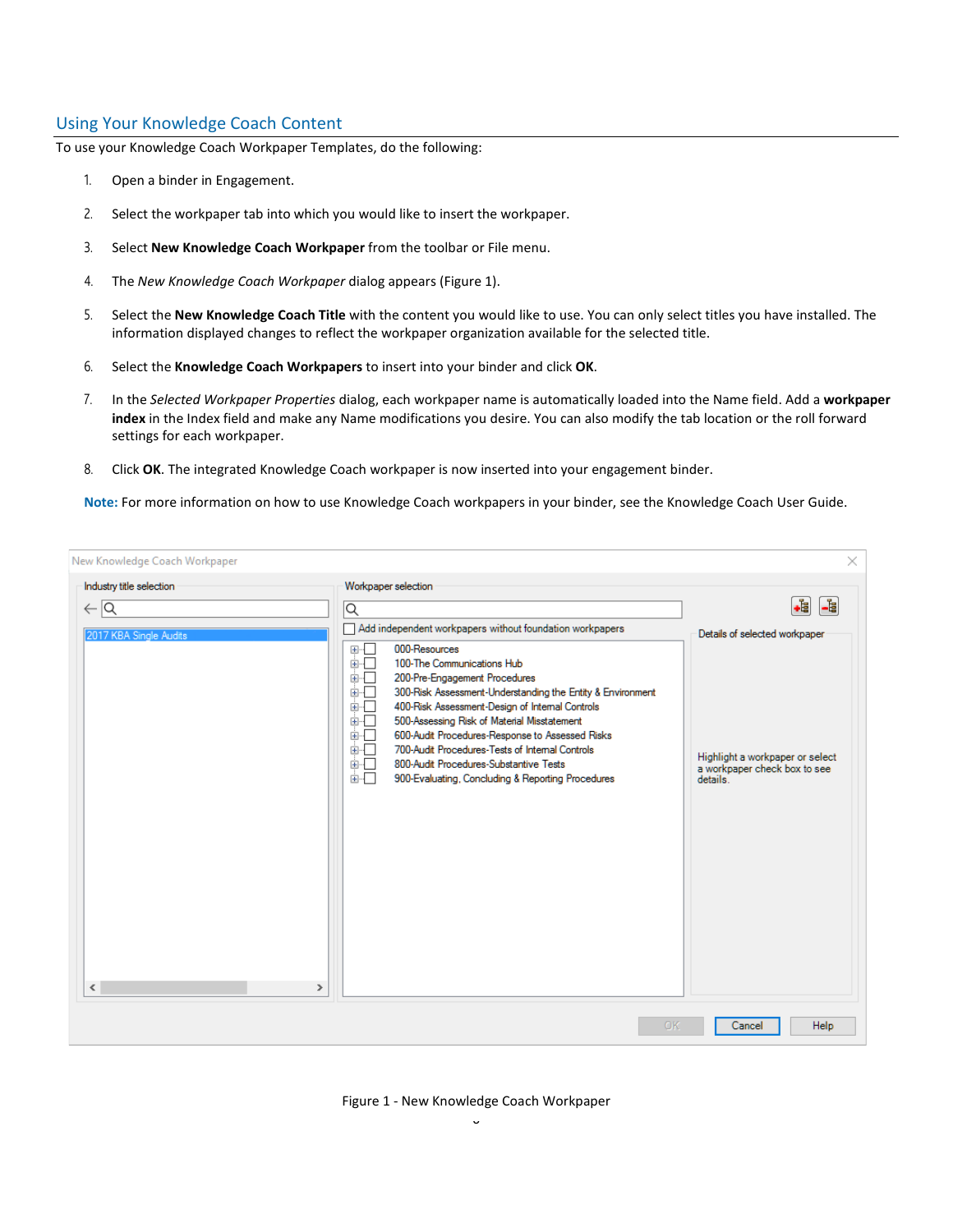# **Additional Information on Knowledge Coach and the KBA Methodology**

## **Knowledge-Based Audit (KBA) Methodology**

Allows the results of one set of procedures to become the input for the next. The key components of the KBA methodology include:

- An Overview that guides auditors through the methodology (for single audits, auditors can refer to the applicable Overview in Knowledge-Based Audits of Governmental Entities or Knowledge-Based Audits of Not-for-Profit Entities);
- Knowledge-Based Audit documents, integral to the risk assessment and overall audit processes, which contain steps and procedures required by U.S. GAAS, GAGAS, the OMB Compliance Supplement and the Uniform Guidance;
- Customizable Audit Programs that take auditors through related steps and procedures;
- Practice Aids to help auditors complete steps or processes outlined in the Knowledge-Based Audit documents and Audit Programs;
- Auditor's Reports that provide a variety of sample auditor's opinions on audited financial statements and the accompanying internal control and compliance reports required by GAGAS, the OMB Compliance Supplement and the Uniform Guidance; and
- Correspondence documents that provide sample letters to be used to comply with U.S. GAAS, GAGAS, the OMB Compliance Supplement and the Uniform Guidance requirements and in many other common situations.
- The AICPA's Auditing Standards Board's (ASB) Risk Assessment Standards, AU-C Section 935, Compliance Audits and the Uniform Guidance - The practice aids and tools in the 2017 Knowledge-Based Single Audits are designed around the AICPA's risk assessment and clarified standards to assist auditors of single audits by:
	- Facilitating compliance with GAAS and GAGAS, the OMB Compliance Supplement and the Uniform Guidance;
	- Encouraging more effective audits through tailored audit programs and comprehensive practice aids;
	- Helping auditors to focus on and respond to identified audit risks; and
	- Enhancing audit documentation.

#### **CCH® ProSystem** *fx***® Knowledge Coach**

Knowledge Coach functionality allows auditors to use the Knowledge-Based-Audit methodology more efficiently by eliminating the need for duplicate entry of the same information, tailoring audit documentation to each particular engagement, and documenting the link between risks identified and procedures performed. AUD-100S Tailoring Question is a document in Knowledge Coach that presents engagementlevel questions designed to aid in tailoring the engagement documentation to fit each client. Completing the questions helps the auditor avoid duplication and unnecessary workpapers.

**Note:** Before you begin your audit, please review the guidance in AUD-101S Overall Audit Program: Uniform Guidance Audit of Federal Awards. This workpaper is intended to be your road map through a Knowledge-Based Audit methodology. You should start your audit with AUD-100S Tailoring Question Workpaper and AUD-101S Overall Audit Program.